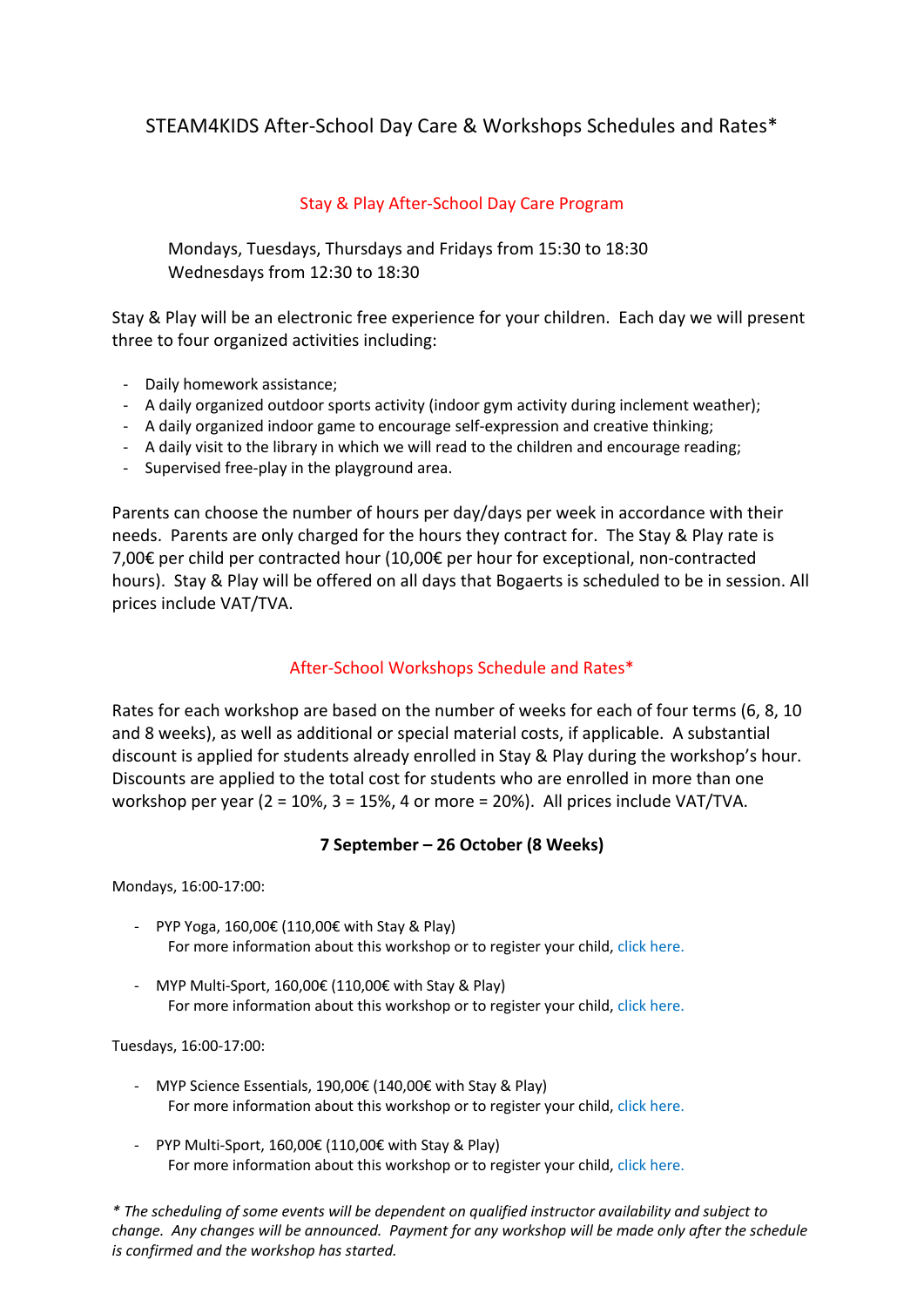#### Wednesdays:

- 13:30-14:30: PYP 1-3 Arts, Crafts & Early Science, 170,00€ (120,00€ with Stay & Play) For more information about this workshop or to register your child, click here.
- 14:30-15:30: PYP 4-5 Young Engineers "Simple Machines", 190,00€ (140,00€ with Stay & Play) For more information about this workshop or to register your child, click here.
- 16:00-17:00: MYP Photoshop Elements, 190,00€\*\* (140,00€ with Stay & Play) *\*\*Includes Adobe Photoshop Elements software license for student's laptop* For more information about this workshop or to register your child, click here.

Thursdays, 16:00-17:00: MYP Yoga, 160,00€ (110,00€ with Stay & Play) For more information about this workshop or to register your child, click here.

Fridays, 16:00-17:00:

- PYP/MYP Homework Assistance, 120,00€ (Free with Stay & Play) For more information about this workshop or to register your child, click here.
- MYP Drama Club\*, 160,00€ (110,00€ with Stay & Play) For more information about this workshop or to register your child, click here.

### **9 November – 18 December (6 Weeks)**

Mondays, 16:00-17:00:

- PYP Yoga, 120,00€ (70,00€ with Stay & Play) For more information about this workshop or to register your child, click here.
- MYP Multi-Sport, 120,00€ (70,00€ with Stay & Play) For more information about this workshop or to register your child, click here.

#### Tuesdays, 16:00-17:00:

- MYP Digital Photography, 120,00€ (70,00€ with Stay & Play) For more information about this workshop or to register your child, click here.
- PYP Multi-Sport, 120,00€ (70,00€ with Stay & Play) For more information about this workshop or to register your child, click here.

#### Wednesdays

- 13:30-14:30: PYP 1-3 Arts, Crafts & Early Science, 100,00€ (50,00€ with Stay & Play) For more information about this workshop or to register your child, click here.
- 14:30-15:30: PYP 4-5 Young Engineers "Mechanical Computing", 120,00€ (80,00€ with Stay & Play) For more information about this workshop or to register your child, click here.
- 16:00-17:00: MYP "Mechanical Computing", 120,00€ (80,00€ with Stay & Play) For more information about this workshop or to register your child, click here.
- 16:00-17:00: PYP/MYP Bollywood Dancing\*, 50,00€ (10,00€ with Stay & Play) For more information about this workshop or to register your child, click here.

*\* The scheduling of some events will be dependent on qualified instructor availability and subject to change. Any changes will be announced. Payment for any workshop will be made only after the schedule is confirmed and the workshop has started.*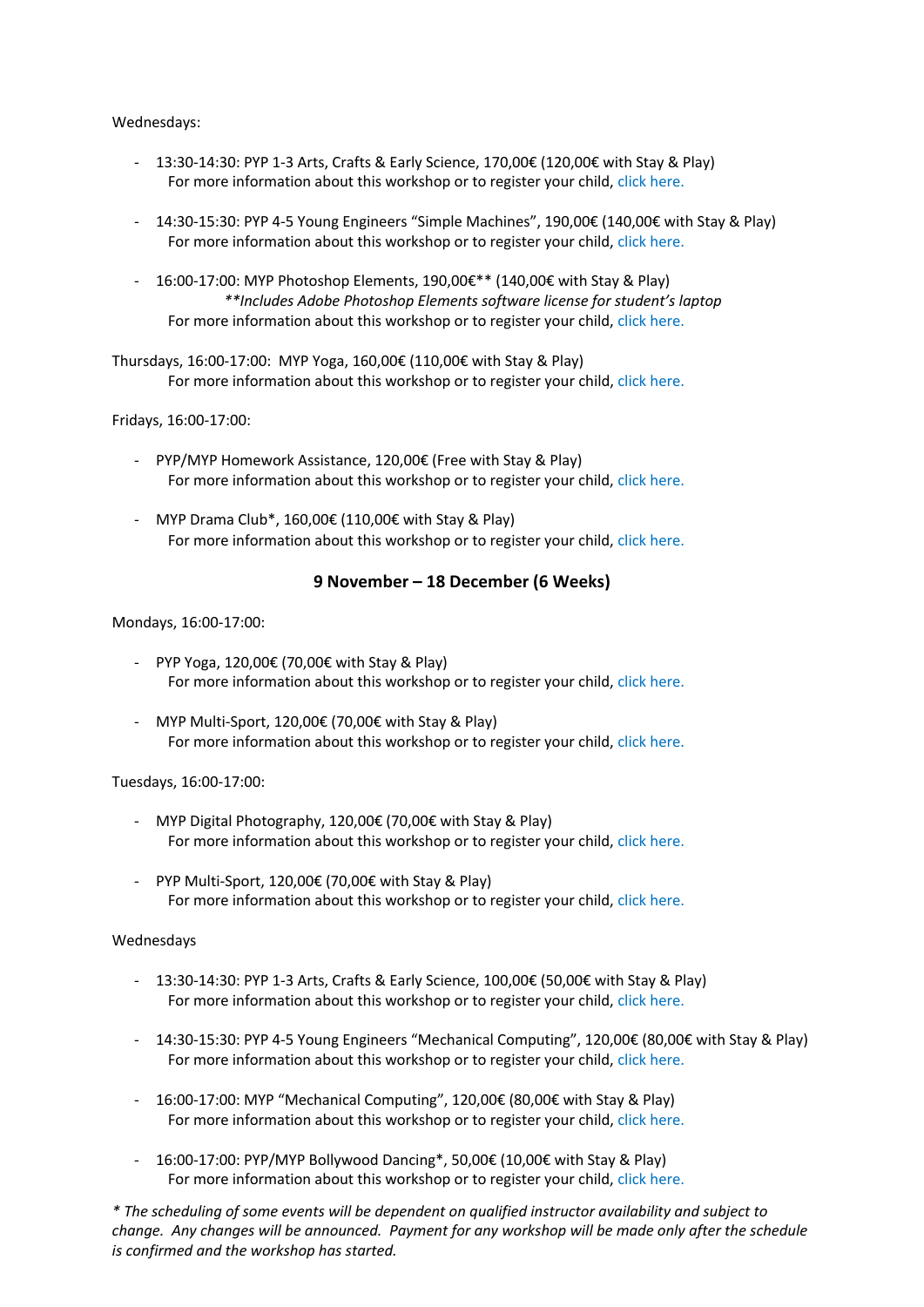Thursdays, 16:00-17:00: MYP Yoga, 120,00€ (70,00€ with Stay & Play) For more information about this workshop or to register your child, click here.

#### Fridays, 16:00-17:00

- PYP/MYP Homework Assistance, 75,00€ (Free with Stay & Play) For more information about this workshop or to register your child, click here.
- MYP Drama Club\*, 140,00€ (100,00€ with Stay & Play) For more information about this workshop or to register your child, click here.

#### **11 January – 26 March (10 Weeks)**

#### Mondays, 16:00-17:00:

- PYP Yoga, 200,00€ (140,00€ with Stay & Play) For more information about this workshop or to register your child, click here.
- MYP Multi-Sport, 200,00€ (140,00€ with Stay & Play) For more information about this workshop or to register your child, click here.

#### Tuesdays, 16:00-17:00:

- MYP Coding Club\*, 240,00€ (180,00€ with Stay & Play) For more information about this workshop or to register your child, click here.
- PYP Multi-Sport, 200,00€ (140,00€ with Stay & Play) For more information about this workshop or to register your child, click here.

#### Wednesdays:

- 13:30-14:30: PYP 1-3 Arts, Crafts & Early Science, 210,00€ (150,00€ with Stay & Play) For more information about this workshop or to register your child, click here.
- 14:30-15:30: PYP 4-5 Young Engineers "Intro to Coding", 240,00€ (180,00€ with Stay & Play) For more information about this workshop or to register your child, click here.
- 16:00-17:00: MYP Video Editing & FX, 240,00€\*\* (180,00€ with Stay & Play) *\*\*Includes Adobe Premiere Elements video software license for student's laptop* For more information about this workshop or to register your child, click here.

Thursdays, 16:00-17:00: MYP Yoga, 200,00€ (140,00€ with Stay & Play) For more information about this workshop or to register your child, click here.

Fridays, 16:00-17:00:

PYP/MYP Homework Assistance, 150,00€ (Free with Stay & Play) For more information about this workshop or to register your child, click here.

PYP/MYP Beginner Russian\*, 60,00€ (Free with Stay & Play) For more information about this workshop or to register your child, click here.

*\* The scheduling of some events will be dependent on qualified instructor availability and subject to change. Any changes will be announced. Payment for any workshop will be made only after the schedule is confirmed and the workshop has started.*